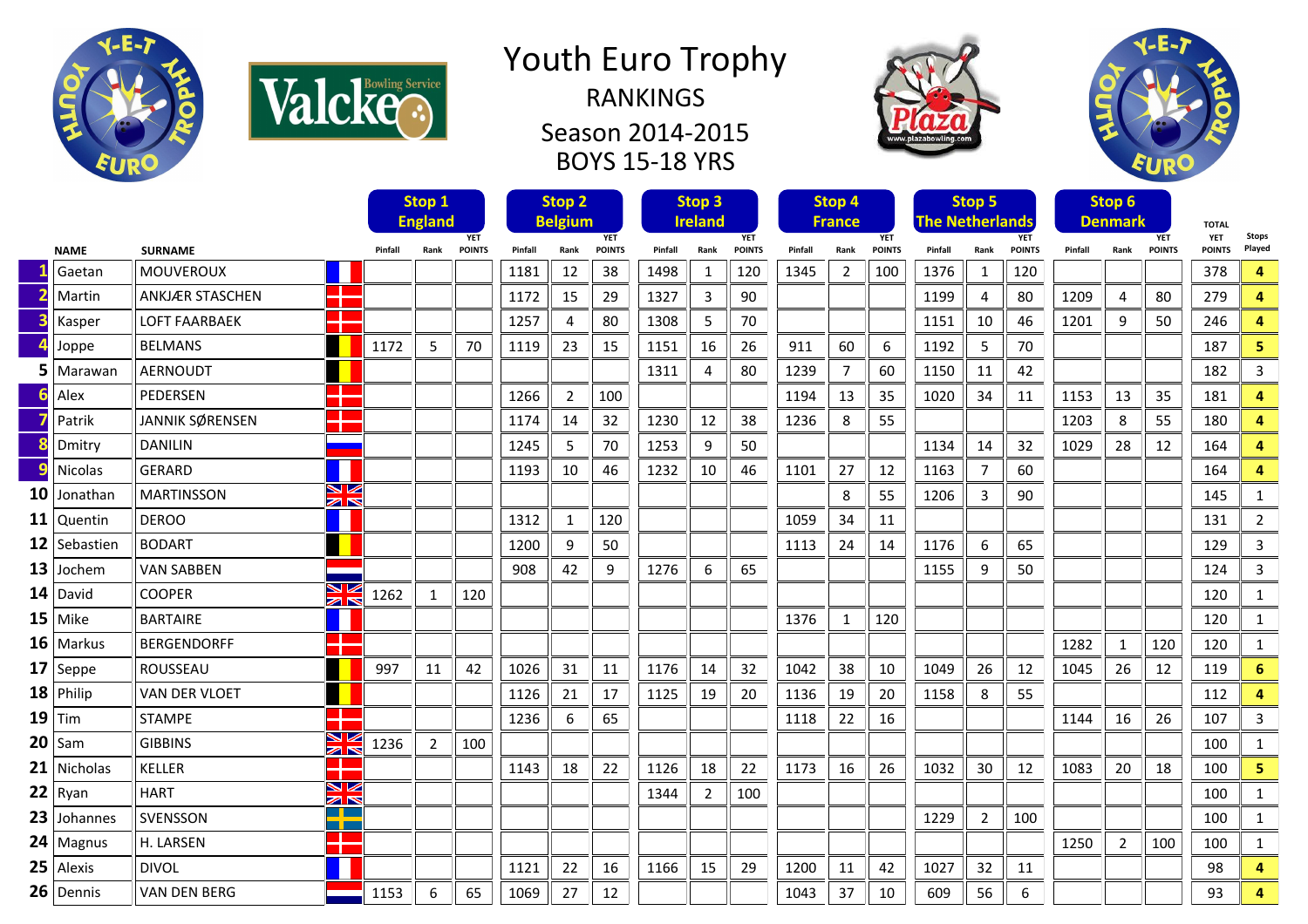| $27$ Zeb       | <b>VAN OLMEN</b>           |                               |      |                |    | 1208 | 7  | 60 |      |    |    | 1193 | 14 | 32             |      |    |    |      |    |    | 92 | $\overline{2}$ |
|----------------|----------------------------|-------------------------------|------|----------------|----|------|----|----|------|----|----|------|----|----------------|------|----|----|------|----|----|----|----------------|
| $28$ Lathen    | PALMER                     | K<br>$\geq$                   | 1235 | 3              | 90 |      |    |    |      |    |    |      |    |                |      |    |    |      |    |    | 90 | $\mathbf{1}$   |
| $29$ Jeroen    | VAN DER HEIDE              |                               |      |                |    | 1264 | 3  | 90 |      |    |    |      |    |                |      |    |    |      |    |    | 90 | $\mathbf{1}$   |
| 30 George      | <b>ACKERMAN</b>            | NИ<br>$\overline{\mathbb{Z}}$ |      |                |    |      |    |    |      |    |    | 1287 | 3  | 90             |      |    |    |      |    |    | 90 | 1              |
| 31 Nicolai     | <b>HANSEN</b>              | a pro                         |      |                |    |      |    |    |      |    |    |      |    |                |      |    |    | 1225 | 3  | 90 | 90 | $\mathbf{1}$   |
| $32$ James     | <b>MCMINN</b>              | ▧<br>$\geq$                   | 1229 | 4              | 80 |      |    |    |      |    |    |      |    |                |      |    |    |      |    |    | 80 | $\mathbf{1}$   |
| $33$   Paul    | <b>SIMON</b>               |                               |      |                |    |      |    |    |      |    |    | 1257 | 4  | 80             |      |    |    |      |    |    | 80 | $\mathbf{1}$   |
| $34$ Timothy   | <b>VAN ENGELEN</b>         |                               | 1044 | 10             | 46 | 1027 | 30 | 12 |      |    |    | 966  | 51 | $\overline{7}$ | 998  | 38 | 10 |      |    |    | 75 | 4              |
| $35$ Rasmus    | <b>BERING</b>              |                               |      |                |    | 1208 | 8  | 55 |      |    |    |      |    |                |      |    |    | 1090 | 19 | 20 | 75 | $\overline{2}$ |
| 36 Stephen     | <b>DUNNE</b>               |                               |      |                |    |      |    |    | 1269 | 8  | 55 |      |    |                | 1098 | 19 | 20 |      |    |    | 75 | $\overline{2}$ |
| 37 Yorick      | <b>VAN DEUTEKOM</b>        |                               |      |                |    | 1180 | 13 | 35 |      |    |    |      |    |                | 1149 | 12 | 38 |      |    |    | 73 | $\overline{2}$ |
| 38 Christian   | KÅRE MATHIASEN             |                               |      |                |    | 1140 | 19 | 20 |      |    |    | 1032 | 40 | 10             | 1110 | 16 | 26 | 1059 | 24 | 14 | 70 | 4              |
| 39 Julien      | <b>KELLER</b>              |                               |      |                |    |      |    |    |      |    |    | 1249 | 5  | 70             |      |    |    |      |    |    | 70 | 1              |
| 40 Ronnie      | <b>HASTRUP</b>             | <b>COLOR</b>                  |      |                |    |      |    |    |      |    |    |      |    |                |      |    |    | 1209 | 5  | 70 | 70 | $\mathbf{1}$   |
| $41$ Valentin  | <b>SAULNIER</b>            |                               |      |                |    |      |    |    |      |    |    | 1244 | 6  | 65             |      |    |    |      |    |    | 65 | $\mathbf{1}$   |
| $42$ Martin    | <b>EMBORG BILTOFT</b>      |                               |      |                |    |      |    |    |      |    |    |      |    |                |      |    |    | 1208 | 6  | 65 | 65 | $\mathbf{1}$   |
| 43 George      | SULLIVAN                   | N<br>N                        | 1126 | $\overline{7}$ | 60 |      |    |    |      |    |    |      |    |                |      |    |    |      |    |    | 60 | $\mathbf{1}$   |
| $44$ Jordan    | ORCHARD                    | ▧<br>$\mathbb{Z}$             |      |                |    |      |    |    | 1269 | 7  | 60 |      |    |                |      |    |    |      |    |    | 60 | 1              |
| $45$ Nichlas   | <b>CHRISTENSEN</b>         |                               |      |                |    |      |    |    |      |    |    |      |    |                |      |    |    | 1205 | 7  | 60 | 60 | $\mathbf{1}$   |
| $46$ David     | <b>DIFRANCESCO</b>         | NZ<br>$\mathbb{Z} \mathbb{R}$ | 1063 | 8              | 55 |      |    |    |      |    |    |      |    |                |      |    |    |      |    |    | 55 | $\mathbf{1}$   |
| $47$ Kevin     | WATTIMENA                  |                               |      |                |    |      |    |    | 1120 | 20 | 18 |      |    |                | 1142 | 13 | 35 |      |    |    | 53 | $\overline{2}$ |
| $48$ Jérémy    | <b>BAZIRE</b>              |                               |      |                |    | 1185 | 11 | 42 |      |    |    | 1035 | 39 | 10             |      |    |    |      |    |    | 52 | $\overline{2}$ |
| $49$ Jack      | <b>WATSON</b>              | N<br>N<br>N                   | 1050 | 9              | 50 |      |    |    |      |    |    |      |    |                |      |    |    |      |    |    | 50 | $\mathbf{1}$   |
| $50$ Fabien    | <b>SIMON</b>               | ↘<br>$\mathbb{Z} \mathbb{N}$  |      |                |    |      |    |    |      |    |    | 1230 | 9  | 50             |      |    |    |      |    |    | 50 | $\mathbf{1}$   |
| 51   Wesley    | <b>GORTER</b>              |                               |      |                |    | 1171 | 16 | 26 |      |    |    |      |    |                | 1104 | 18 | 22 |      |    |    | 48 | $\overline{2}$ |
| $52$ Nicolas   | <b>BESSI</b>               |                               |      |                |    |      |    |    |      |    |    | 1210 | 10 | 46             |      |    |    |      |    |    | 46 | $\mathbf{1}$   |
| 53   Mikkel    | <b>BRUS SØRENSEN</b>       |                               |      |                |    |      |    |    |      |    |    |      |    |                |      |    |    | 1189 | 10 | 46 | 46 | $\mathbf{1}$   |
| $54$ Jack      | <b>KERR</b>                | NИ<br>$\mathbb{Z}$            |      |                |    |      |    |    | 1231 | 11 | 42 |      |    |                |      |    |    |      |    |    | 42 | $\mathbf{1}$   |
| 55 Jeremy      | <b>ANDREAS CHRISTENSEN</b> | ╅                             |      |                |    |      |    |    |      |    |    |      |    |                |      |    |    | 1181 | 11 | 42 | 42 | $\mathbf{1}$   |
| $56$ Ruben     | VAN DER VLOET              |                               |      |                |    | 1137 | 20 | 18 |      |    |    | 1022 | 43 | 9              | 1018 | 35 | 11 |      |    |    | 38 | 3              |
| 57 $ $ Clément | CHALLIER                   |                               |      |                |    |      |    |    |      |    |    | 1195 | 12 | 38             |      |    |    |      |    |    | 38 | $\mathbf{1}$   |
| $58$ Kim       | LUNDBERG                   |                               |      |                |    |      |    |    |      |    |    |      |    |                |      |    |    | 1170 | 12 | 38 | 38 | 1              |
| $59$ Tobias    | OLIVER WERENSKJOLD         |                               |      |                |    | 974  | 36 | 10 | 1028 | 24 | 14 |      |    |                |      |    |    | 975  | 32 | 11 | 35 | 3              |
| 60 Christophe  | <b>HACHIN</b>              |                               |      |                |    | 1151 | 17 | 24 |      |    |    | 1073 | 31 | 11             |      |    |    |      |    |    | 35 | $\overline{2}$ |
| $61$ John      | O'NEILL                    |                               |      |                |    |      |    |    | 1201 | 13 | 35 |      |    |                |      |    |    |      |    |    | 35 | $\mathbf{1}$   |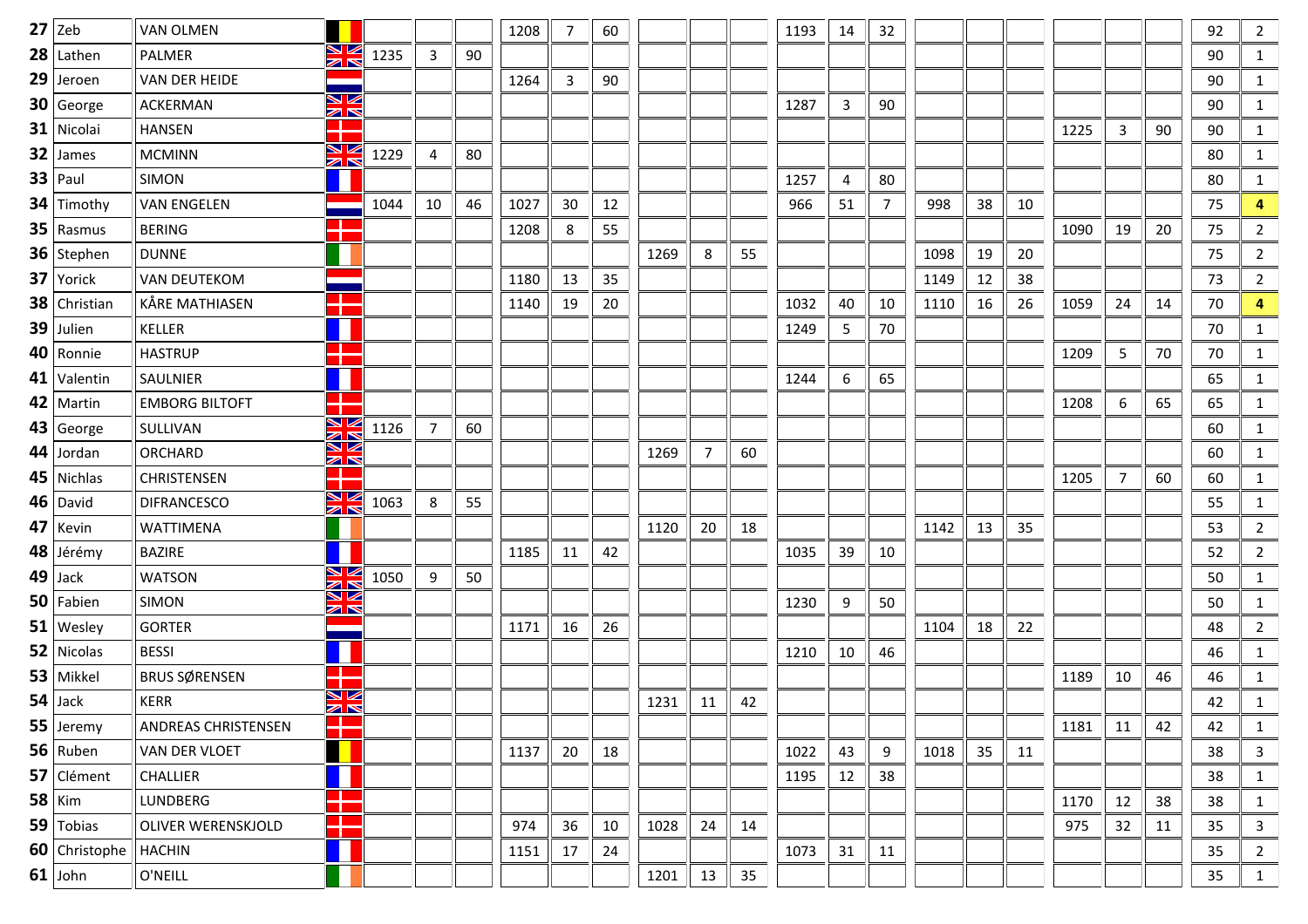|          | $62$ Martin    | ØAGER PEDERSEN         |                          |      |    |    |      |    |    |      |    |    |      |    |                | 1151 | 14 | 32 | 32 | 1              |
|----------|----------------|------------------------|--------------------------|------|----|----|------|----|----|------|----|----|------|----|----------------|------|----|----|----|----------------|
|          | $63$ Justin    | DE HAAN                |                          | 961  | 37 | 10 |      |    |    | 1048 | 36 | 10 | 1028 | 31 | 11             |      |    |    | 31 | $\overline{3}$ |
|          | $64$ Clément   | SIMON                  | Ш                        |      |    |    |      |    |    | 1187 | 15 | 29 |      |    |                |      |    |    | 29 | $\mathbf{1}$   |
|          | $65$   Kevin   | <b>VAN ROOYEN</b>      |                          |      |    |    |      |    |    |      |    |    | 1124 | 15 | 29             |      |    |    | 29 | 1              |
|          | 66 Christophe  | <b>CARTER</b>          | $\mathcal{L}$<br>T       |      |    |    |      |    |    |      |    |    |      |    |                | 1149 | 15 | 29 | 29 | $\mathbf{1}$   |
|          | $67$ Joshua    | <b>UDINK</b>           |                          | 917  | 40 | 10 |      |    |    | 976  | 47 | 8  | 998  | 39 | 10             |      |    |    | 28 | $\overline{3}$ |
|          | $68$   Adam    | <b>MARTIN</b>          |                          |      |    |    | 1089 | 22 | 16 |      |    |    | 1035 | 29 | 12             |      |    |    | 28 | $\overline{2}$ |
|          | 69 Mitchell    | SIJSSENS               |                          |      |    |    |      |    |    | 1083 | 30 | 12 | 1078 | 22 | 16             |      |    |    | 28 | $\overline{2}$ |
|          | $70$ Yorick    | DE HEIJ                |                          | 860  | 45 | 9  |      |    |    |      |    |    | 829  | 52 | $\overline{7}$ | 936  | 33 | 11 | 27 | 3              |
|          | 71   Iscander  | DE HEIJ                |                          | 740  | 47 | 8  |      |    |    |      |    |    | 859  | 51 | $\overline{7}$ | 826  | 34 | 11 | 26 | 3              |
|          | $72$ Damian    | KLOOTWIJK              |                          | 946  | 38 | 10 |      |    |    |      |    |    | 1055 | 24 | 14             |      |    |    | 24 | $\overline{2}$ |
|          | 73 $Cyril$     | <b>HOLVOET</b>         |                          | 984  | 35 | 11 |      |    |    | 1110 | 25 | 13 |      |    |                |      |    |    | 24 | $\overline{2}$ |
|          | 74 William     | <b>BRUCE</b>           | N K<br>7 N               |      |    |    | 1139 | 17 | 24 |      |    |    |      |    |                |      |    |    | 24 | $\mathbf{1}$   |
|          | $75$ James     | <b>FARMER</b>          |                          |      |    |    |      |    |    | 1153 | 17 | 24 |      |    |                |      |    |    | 24 | $\mathbf{1}$   |
|          | 76 Johannes    | <b>MAGNUSSON</b>       | <u>a ba</u><br><b>TE</b> |      |    |    |      |    |    |      |    |    | 1106 | 17 | 24             |      |    |    | 24 | $\mathbf{1}$   |
|          | 77   Stefan    | <b>SCHOU LARSEN</b>    | ٠                        |      |    |    |      |    |    |      |    |    |      |    |                | 1092 | 17 | 24 | 24 | 1              |
|          | 78 Nicolas     | WASCHKE                |                          | 989  | 33 | 11 |      |    |    | 1060 | 33 | 11 |      |    |                |      |    |    | 22 | $\overline{2}$ |
|          | $79$ Ciaran    | <b>WATTS</b>           | N<br>M<br>M              |      |    |    | 992  | 27 | 12 |      |    |    | 1000 | 36 | 10             |      |    |    | 22 | $\overline{2}$ |
|          | 80 Jérémy      | VILLIER                | Н                        |      |    |    |      |    |    | 1151 | 18 | 22 |      |    |                |      |    |    | 22 | 1              |
| $81$ Per |                | VALENTIN               | Q                        |      |    |    |      |    |    |      |    |    |      |    |                | 1091 | 18 | 22 | 22 | $\mathbf{1}$   |
|          | 82 Colin       | <b>VAN PUYFELIECK</b>  |                          | 1069 | 28 | 12 |      |    |    |      |    |    | 959  | 43 | 9              |      |    |    | 21 | $\overline{2}$ |
|          | 83   Steven    | <b>VAN HOUTVEN</b>     |                          | 931  | 39 | 10 |      |    |    |      |    |    | 989  | 40 | 10             |      |    |    | 20 | $\overline{2}$ |
|          | $84$ Kevin     | <b>RIJSWIJK</b>        |                          | 1017 | 32 | 11 |      |    |    |      |    |    | 948  | 44 | 9              |      |    |    | 20 | $\overline{2}$ |
|          | 85 Jeroen      | <b>RIJSWIJK</b>        |                          | 984  | 34 | 11 |      |    |    |      |    |    | 930  | 46 | 8              |      |    |    | 19 | $\overline{2}$ |
|          | 86 Dorian      | JOUVE-VILLARD          |                          |      |    |    |      |    |    | 1133 | 20 | 18 |      |    |                |      |    |    | 18 | 1              |
|          | $87$ Jesper    | <b>RUNBOM</b>          | <u>a k</u><br>n po       |      |    |    |      |    |    |      |    |    | 1088 | 20 | 18             |      |    |    | 18 | $\mathbf{1}$   |
|          | 88   Calvin    | <b>MALONE</b>          | N<br>M<br>M              |      |    |    | 1117 | 21 | 17 |      |    |    |      |    |                |      |    |    | 17 | $\mathbf{1}$   |
|          | 89 Thomas      | <b>COURTOIS</b>        |                          |      |    |    |      |    |    | 1128 | 21 | 17 |      |    |                |      |    |    | 17 | $\mathbf{1}$   |
|          | $90$ Martin    | WEIDERBORN             | <u>a ka</u><br>n pro     |      |    |    |      |    |    |      |    |    | 1083 | 21 | 17             |      |    |    | 17 | 1              |
|          | $91$ Daniel    | <b>GAARDBO NIELSEN</b> | - 11                     |      |    |    |      |    |    |      |    |    |      |    |                | 1079 | 21 | 17 | 17 | 1              |
|          | 92 Alexander   | Fries Jensen           | п                        |      |    |    |      |    |    |      |    |    |      |    |                | 1063 | 22 | 16 | 16 | 1              |
|          | 93   Florentin | ALLAERD                |                          | 870  | 44 | 9  |      |    |    | 914  | 58 | 6  |      |    |                |      |    |    | 15 | $\overline{2}$ |
|          | 94 Richard     | <b>MCKEEVER</b>        |                          |      |    |    | 1040 | 23 | 15 |      |    |    |      |    |                |      |    |    | 15 | $\mathbf{1}$   |
|          | $95$ Emile     | CANNEVA                |                          |      |    |    |      |    |    | 1118 | 23 | 15 |      |    |                |      |    |    | 15 | $\mathbf{1}$   |
|          | 96 Rogier      | <b>BLOKLAND</b>        |                          |      |    |    |      |    |    |      |    |    | 1058 | 23 | 15             |      |    |    | 15 | $\mathbf{1}$   |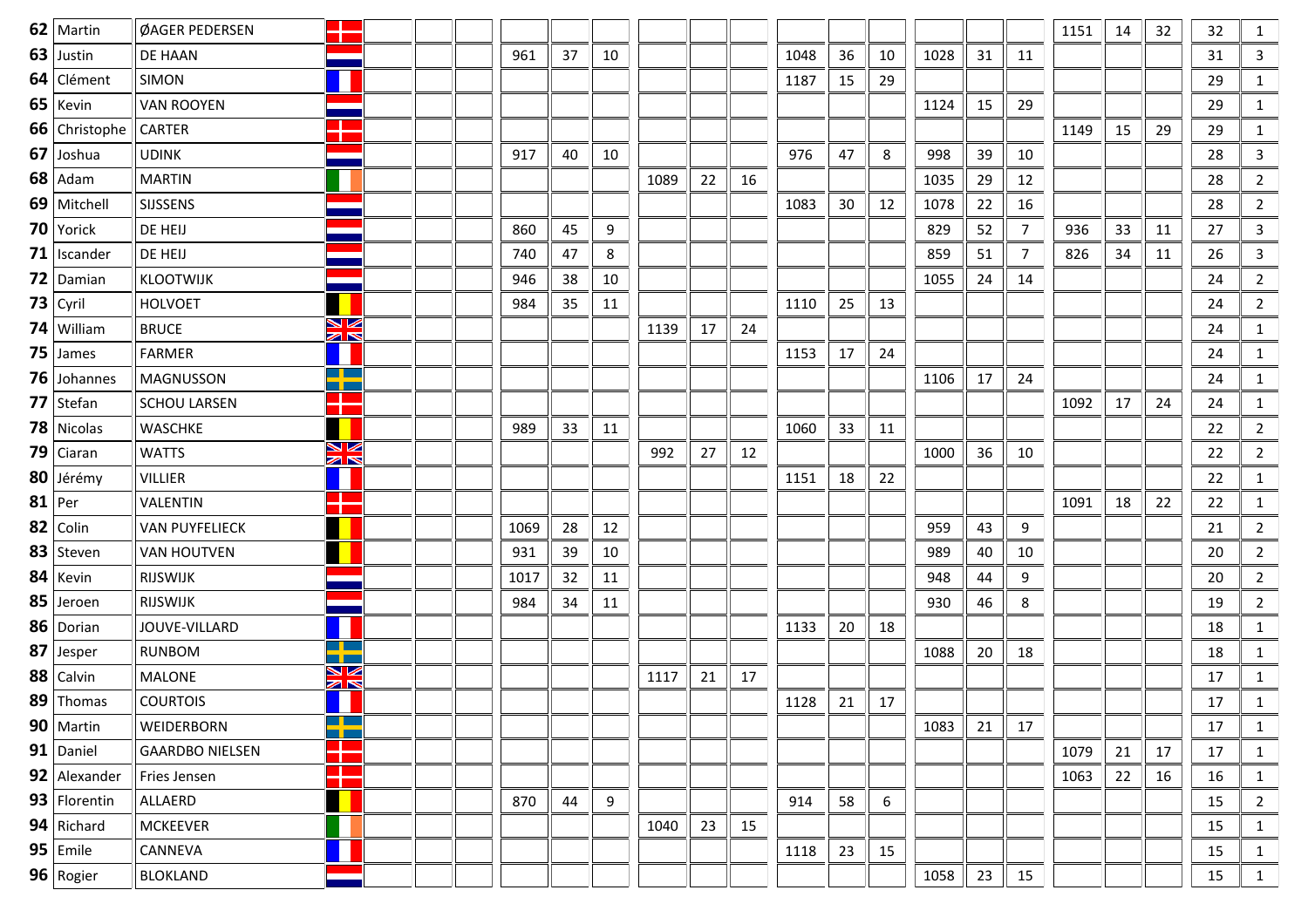|            | 97   Kasper    | LUND JØRGENSEN         | a k<br>П                        |  |      |    |    |      |    |    |      |    |    |      |    |    | 1061 | 23 | 15 | 15 | 1            |
|------------|----------------|------------------------|---------------------------------|--|------|----|----|------|----|----|------|----|----|------|----|----|------|----|----|----|--------------|
|            | $98$ Youri     | <b>FENS</b>            |                                 |  | 1117 | 24 | 14 |      |    |    |      |    |    |      |    |    |      |    |    | 14 | $\mathbf{1}$ |
|            | $99$ Jelle     | <b>GROEN</b>           |                                 |  | 1096 | 25 | 13 |      |    |    |      |    |    |      |    |    |      |    |    | 13 | $\mathbf{1}$ |
|            | $100$ Aaron    | <b>FOLEY</b>           |                                 |  |      |    |    | 1004 | 25 | 13 |      |    |    |      |    |    |      |    |    | 13 | 1            |
|            | $101$ Kevin    | VERFUURDEN             |                                 |  |      |    |    |      |    |    |      |    |    | 1055 | 25 | 13 |      |    |    | 13 | $\mathbf{1}$ |
|            | $102$   Kasper | A. JOHANSEN            | <b>COLOR</b><br>- 1             |  |      |    |    |      |    |    |      |    |    |      |    |    | 1057 | 25 | 13 | 13 | $\mathbf{1}$ |
|            | $103$ Kevin    | DE SMET                |                                 |  | 1078 | 26 | 12 |      |    |    |      |    |    |      |    |    |      |    |    | 12 | 1            |
|            | $104$ Robin    | MOL                    |                                 |  | 1039 | 29 | 12 |      |    |    |      |    |    |      |    |    |      |    |    | 12 | $\mathbf{1}$ |
|            | $105$ Aaron    | O'CONNELL              |                                 |  |      |    |    | 995  | 26 | 12 |      |    |    |      |    |    |      |    |    | 12 | 1            |
|            | $106$ Eoin     | <b>BYRNE</b>           |                                 |  |      |    |    | 886  | 28 | 12 |      |    |    |      |    |    |      |    |    | 12 | 1            |
|            | 107 Quentin    | <b>BORIE</b>           |                                 |  |      |    |    |      |    |    | 1108 | 26 | 12 |      |    |    |      |    |    | 12 | $\mathbf{1}$ |
|            | $108$ Artem    | <b>KHARKOV</b>         |                                 |  |      |    |    |      |    |    | 1084 | 29 | 12 |      |    |    |      |    |    | 12 | $\mathbf{1}$ |
|            | 109 Alexandre  | <b>MARTIN</b>          | L                               |  |      |    |    |      |    |    | 1090 | 28 | 12 |      |    |    |      |    |    | 12 | 1            |
|            | 110 Dennis     | CLAAS                  |                                 |  |      |    |    |      |    |    |      |    |    | 1037 | 28 | 12 |      |    |    | 12 | $\mathbf{1}$ |
|            | $111$ John     | LUIJENDIJK             |                                 |  |      |    |    |      |    |    |      |    |    | 1041 | 27 | 12 |      |    |    | 12 | $\mathbf{1}$ |
|            | $112$ Jeppe    | <b>JAKOBSEN</b>        | - 11<br>- 1                     |  |      |    |    |      |    |    |      |    |    |      |    |    | 1017 | 29 | 12 | 12 | 1            |
|            | $113$ Jonas    | <b>HALLING IVERSEN</b> | $\mathbb{R}^n$<br>a pr          |  |      |    |    |      |    |    |      |    |    |      |    |    | 1009 | 30 | 12 | 12 | $\mathbf{1}$ |
|            | $114$ Tommy    | <b>JONAS RATH</b>      | $\mathcal{L}^{\text{max}}$<br>T |  |      |    |    |      |    |    |      |    |    |      |    |    | 1037 | 27 | 12 | 12 | 1            |
|            | 115   Baptiste | <b>MORVANT</b>         | Н                               |  |      |    |    |      |    |    | 1073 | 32 | 11 |      |    |    |      |    |    | 11 | 1            |
|            | $116$ Vincent  | LE GAL                 |                                 |  |      |    |    |      |    |    | 1059 | 35 | 11 |      |    |    |      |    |    | 11 | $\mathbf{1}$ |
|            | $117$ Kevin    | <b>SCHMIDT</b>         |                                 |  |      |    |    |      |    |    |      |    |    | 1027 | 33 | 11 |      |    |    | 11 | 1            |
|            | $118$ Mikkel   | <b>LOFT FAARBAEK</b>   | a ka<br>٠                       |  |      |    |    |      |    |    |      |    |    |      |    |    | 983  | 31 | 11 | 11 | 1            |
|            | $119$ Owen     | <b>BEUVING</b>         |                                 |  |      |    |    |      |    |    |      |    |    | 999  | 37 | 10 |      |    |    | 10 | 1            |
|            | $120$   Wesley | <b>MAES</b>            |                                 |  | 897  | 43 | 9  |      |    |    |      |    |    |      |    |    |      |    |    | 9  | 1            |
| $121$ Stef |                | <b>WOUTERS</b>         |                                 |  | 908  | 41 | 9  |      |    |    |      |    |    |      |    |    |      |    |    | 9  | 1            |
|            | 122 Kyllian    | <b>FAGUAIS</b>         |                                 |  |      |    |    |      |    |    | 998  | 45 | 9  |      |    |    |      |    |    | 9  | $\mathbf{1}$ |
|            | $123$ Arnaud   | <b>MARTIN</b>          | Н                               |  |      |    |    |      |    |    | 1011 | 44 | 9  |      |    |    |      |    |    | 9  | 1            |
|            | 124 Benjamin   | <b>RUISSEL</b>         |                                 |  |      |    |    |      |    |    | 1023 | 42 | 9  |      |    |    |      |    |    | 9  | 1            |
|            | $125$ Thibault | JOUVE-VILLARD          |                                 |  |      |    |    |      |    |    | 1025 | 41 | 9  |      |    |    |      |    |    | 9  | 1            |
| $126$ Gijs |                | VAN DER KOOIJ          |                                 |  |      |    |    |      |    |    |      |    |    | 986  | 41 | 9  |      |    |    | 9  | 1            |
|            | $127$ Dieko    | <b>MEIJERS</b>         |                                 |  |      |    |    |      |    |    |      |    |    | 981  | 42 | 9  |      |    |    | 9  | 1            |
|            | $128$ Willem   | ROL                    |                                 |  |      |    |    |      |    |    |      |    |    | 938  | 45 | 9  |      |    |    | 9  | 1            |
|            | $129$ Brian    | <b>DERMOND</b>         |                                 |  | 785  | 46 | 8  |      |    |    |      |    |    |      |    |    |      |    |    | 8  | 1            |
|            | $130$ Julian   | <b>COURVOISIER</b>     |                                 |  |      |    |    |      |    |    | 972  | 49 | 8  |      |    |    |      |    |    | 8  | 1            |
|            | $131$ Nathan   | ROSSIGNOL              |                                 |  |      |    |    |      |    |    | 975  | 48 | 8  |      |    |    |      |    |    | 8  | $\mathbf{1}$ |